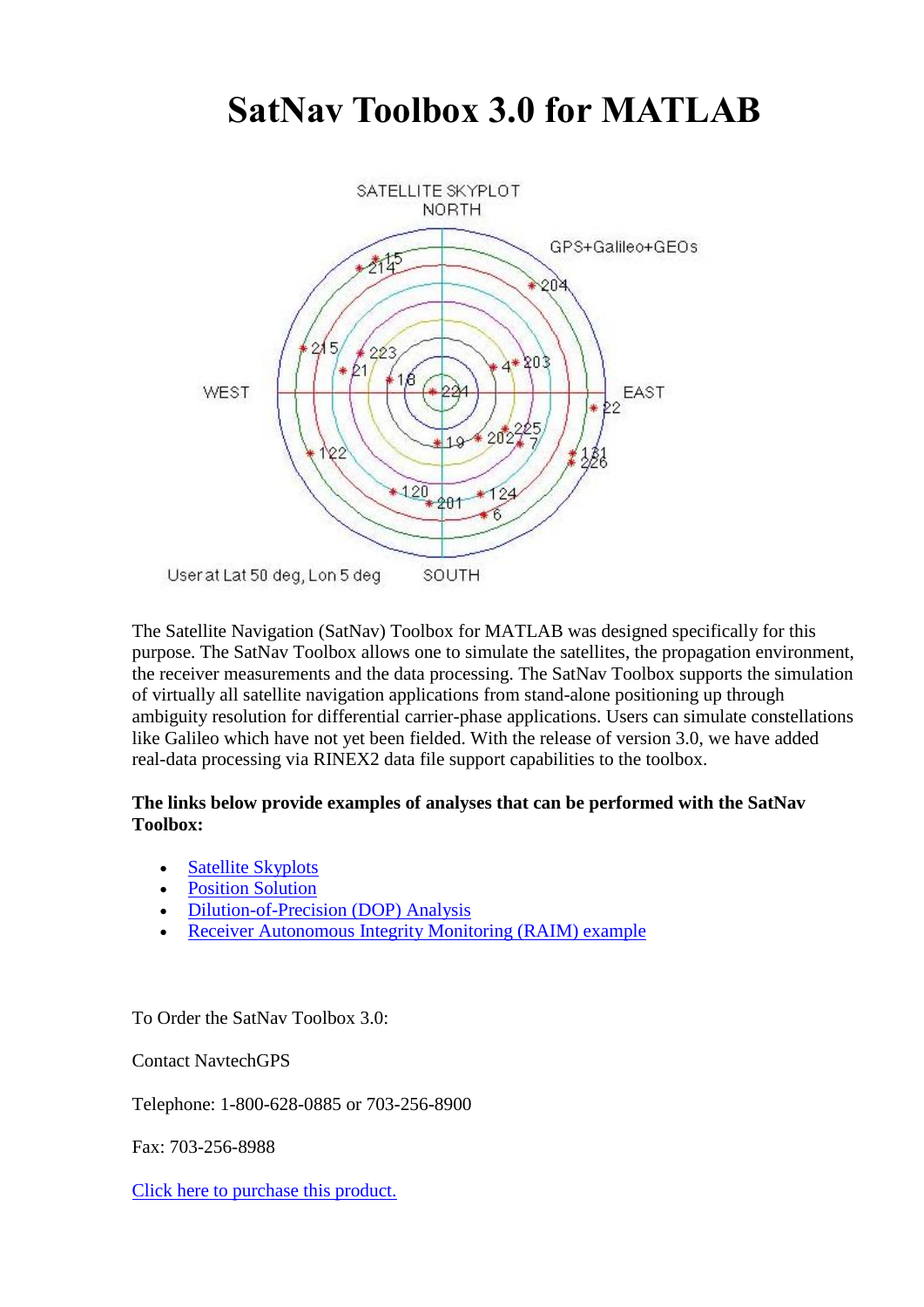# **Satellite Skyplots**

The SatNav Toolbox provides functions that allow users to produce skyplots of satellite positions for simulated constellations as well as for real constellations (via almanac or ephemeris files). Skyplots provide essentially "fish-eye" views of the sky. The center of the plot represents a point directly overhead the specified location. The outermost ring corresponds to the horizon.



Example programs are also provided to help illustrate how the satellites move across the sky. Here is an example of satellite motion across the sky for a one-hour period for a user at 0 deg latitude (Lat) and 0 deg longitude (Lon):



"What happens if we look at the sky over an entire day?"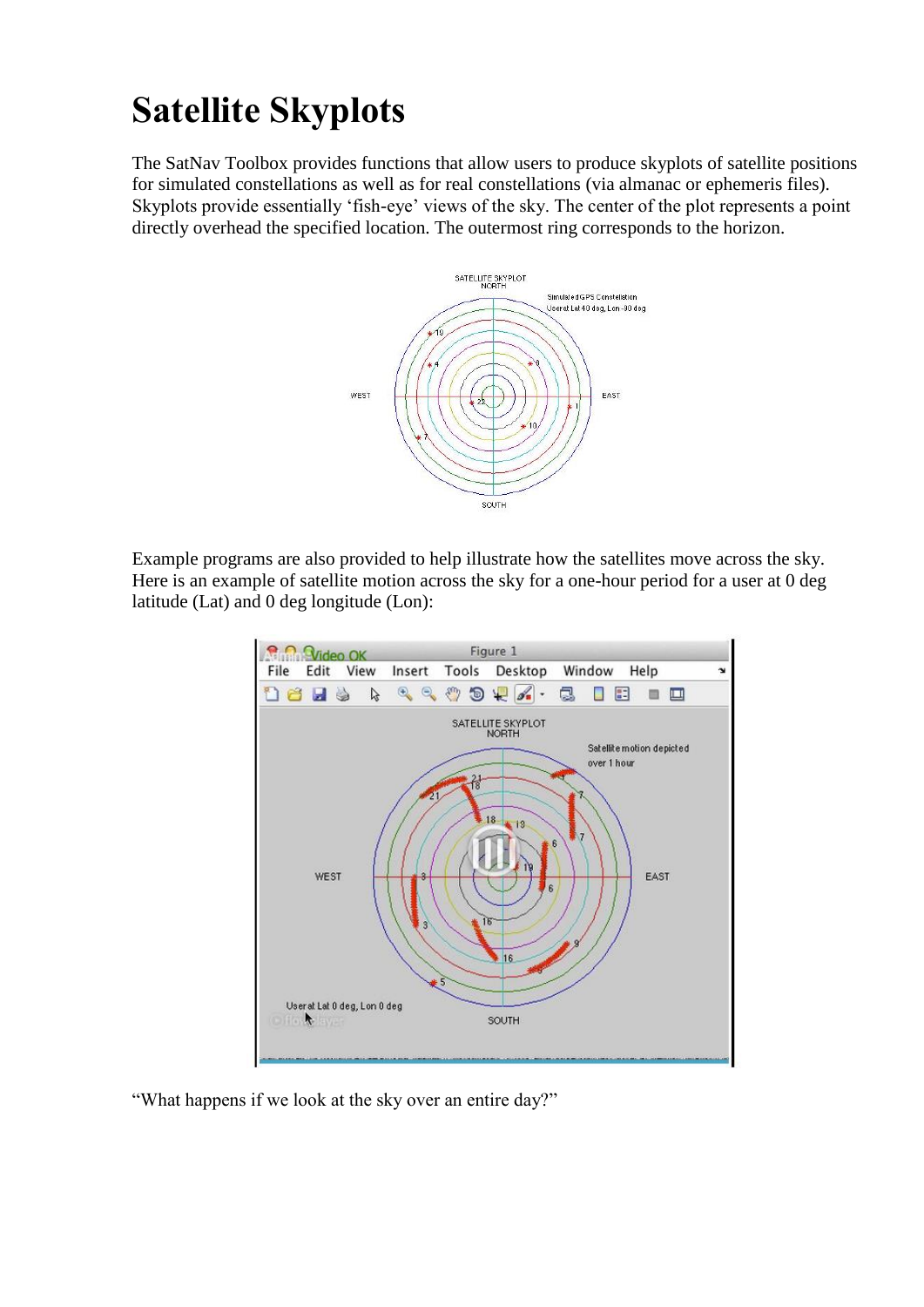

Although satellites appear in most parts of the sky, there are two "holes" in the sky where no satellites ever appear. This is due to the fact that GPS satellite orbital planes are inclined at 55 degrees with respect to the equator. The effect is more dramatic for a user a mid latitude:



For users in the northern hemisphere there is thus a region in the north direction in which satellites will never appear. If we consider a user very close to the north pole, the "hole" in satellite coverage is directly overhead: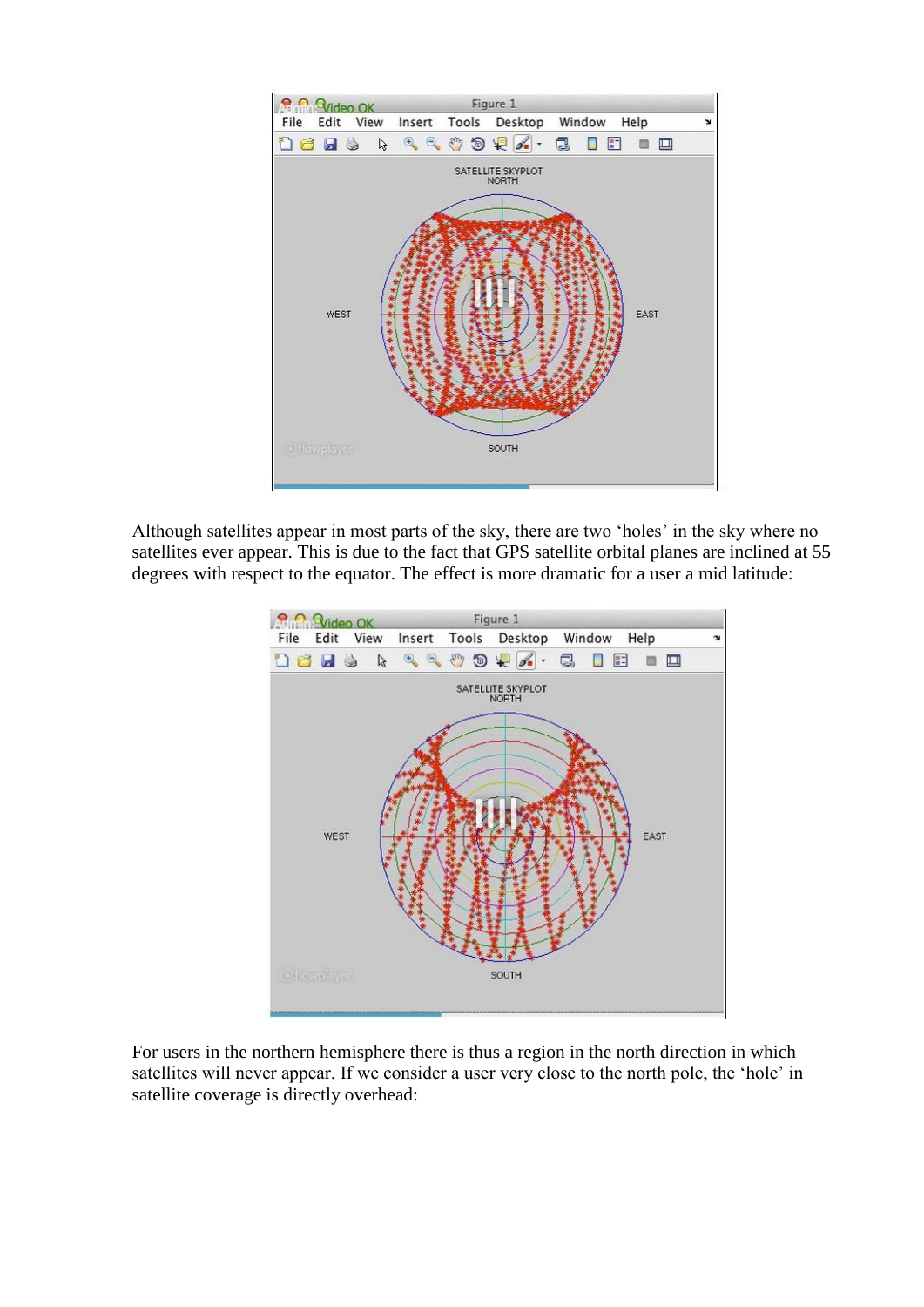

Again, this hole in coverage is due to the 55 degree inclination angle of the satellite orbital planes.

## **Position Solution**

The SatNav Toolbox provides functions and example programs that allow the user to perform position determination based on real pseudorange measurements and broadcast ephemeris data, in RINEX format.

In the example shown here, data was obtained from a continuously operation reference station (CORS) located in Athens, Ohio. Stand-alone (i.e., non-differential) position solutions were calculated using the C/A-code pseudorange measurements. With no tropospheric or ionospheric corrections applied, the horizontal position error is still within  $+/-$  5 meters:



The following plot shows the separate position error components: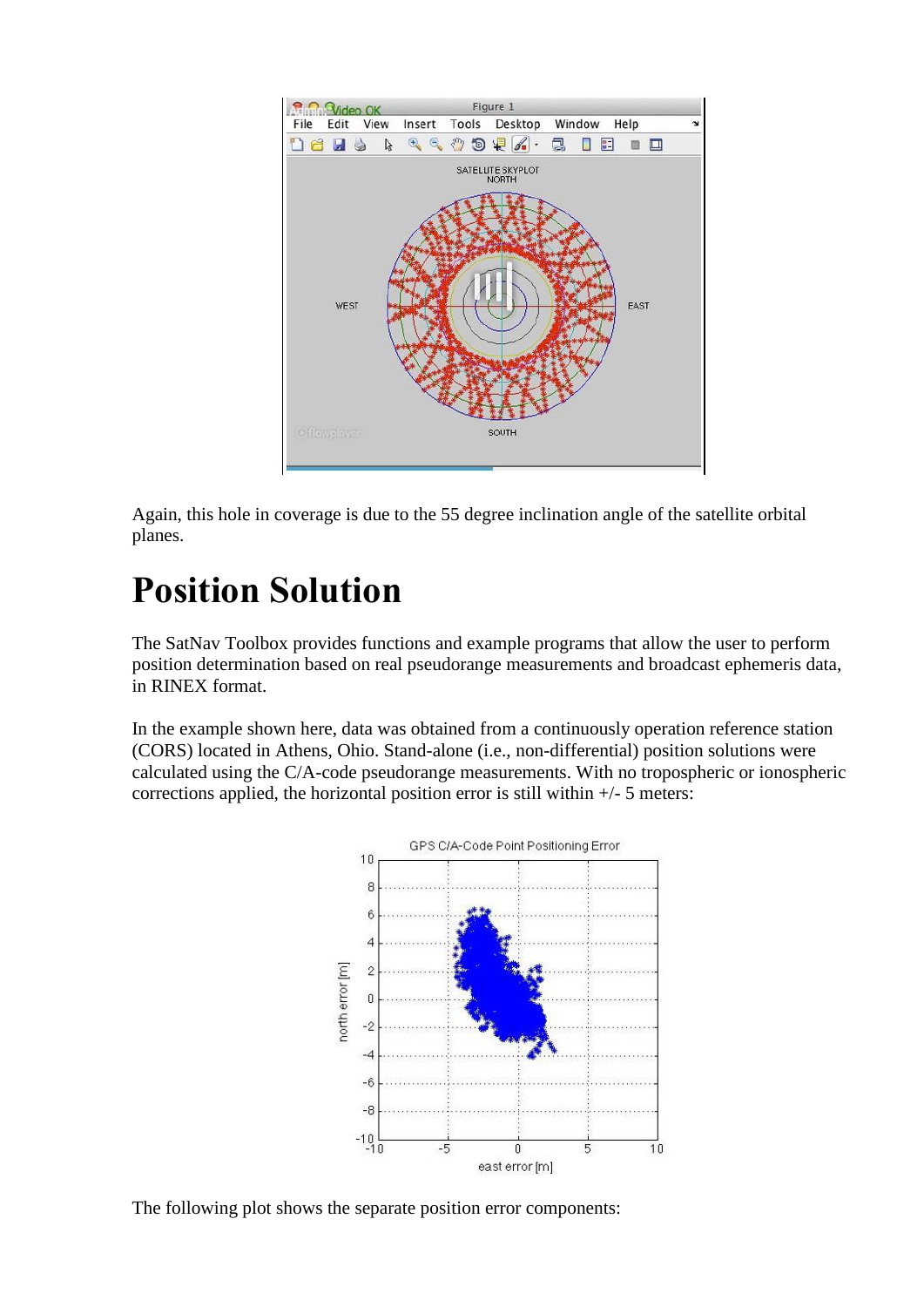

As would be expected, the vertical error is significantly larger than the horizontal error components.

If a simple (i.e., elevation-angle dependent only) tropospheric correction model is applied along with the broadcast ionospheric correction model, the horizontal position error does not seem to improve significantly:



However, examination of the individual components clearly reveals a significant reduction in vertical error: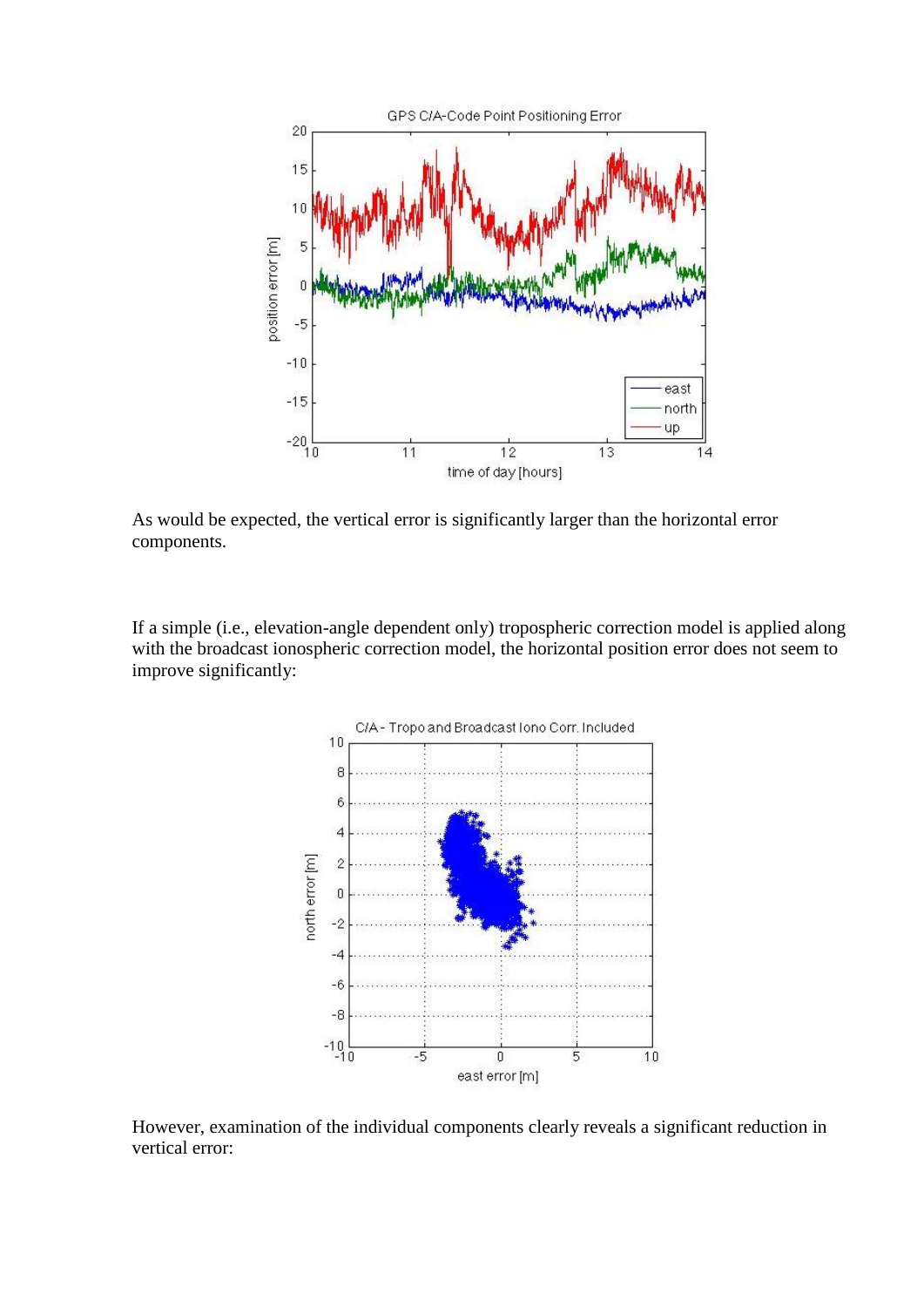

Since the tropospheric and ionospheric errors are composed primarily of biases, the impact is focused on the receiver clock solution and the vertical position error.

#### **Dilution-of-Precision (DOP) Analysis**

The SatNav Toolbox allows the user to compute and analyze the effects of dilution-of-precision (DOP). In the example shown here, dual-frequency P(Y)-code pseudorange data was obtained from a continuously operation reference station (CORS) located in Athens, Ohio. Stand-alone (i.e., non-differential) position solutions were calculated with both tropospheric and dualfrequency ionospheric corrections applied. This eliminated the bulk of the bias errors and left primarily noise errors. DOP analysis, strictly speaking, only applies to cases in which the errors on the various measurements are statistically independent (and, ideally, identically distributed).

The following plots illustrate position error components along with scaled DOP values. The DOP values have been scaled for ease of visual comparison with the error plots.

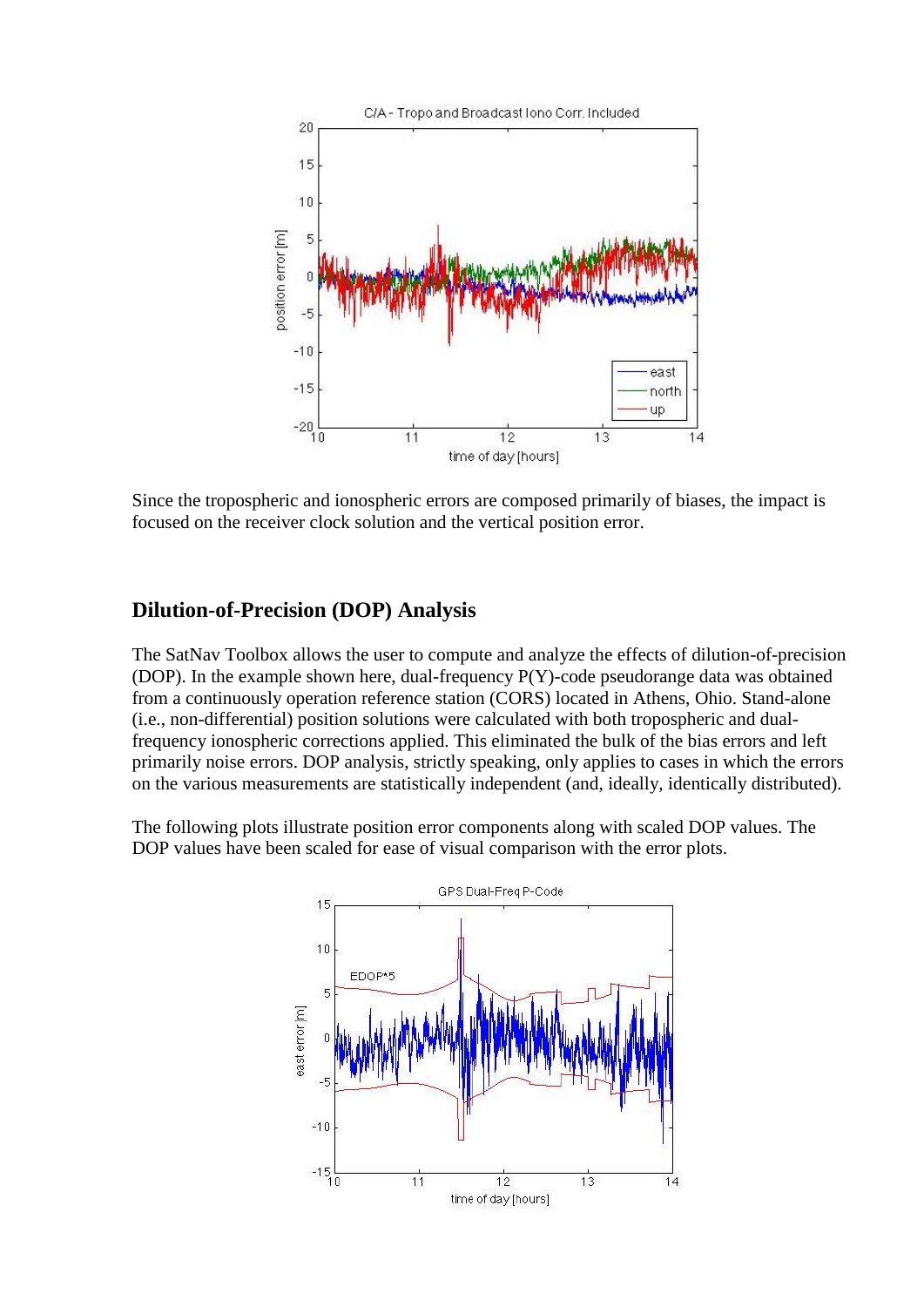In the east error case, it is observed that error spikes occurring at approximately 11:30 (GPS time) correspond to a spike in the east DOP (EDOP). The correspondence between DOP and error is also clearly evident in the north component:



The horizontal error is the root-sum-square of the east and north errors and thus similar behavior is observed:



Over the course of the four-hour data collection, significant variations are observed in the vertical error and the VDOP: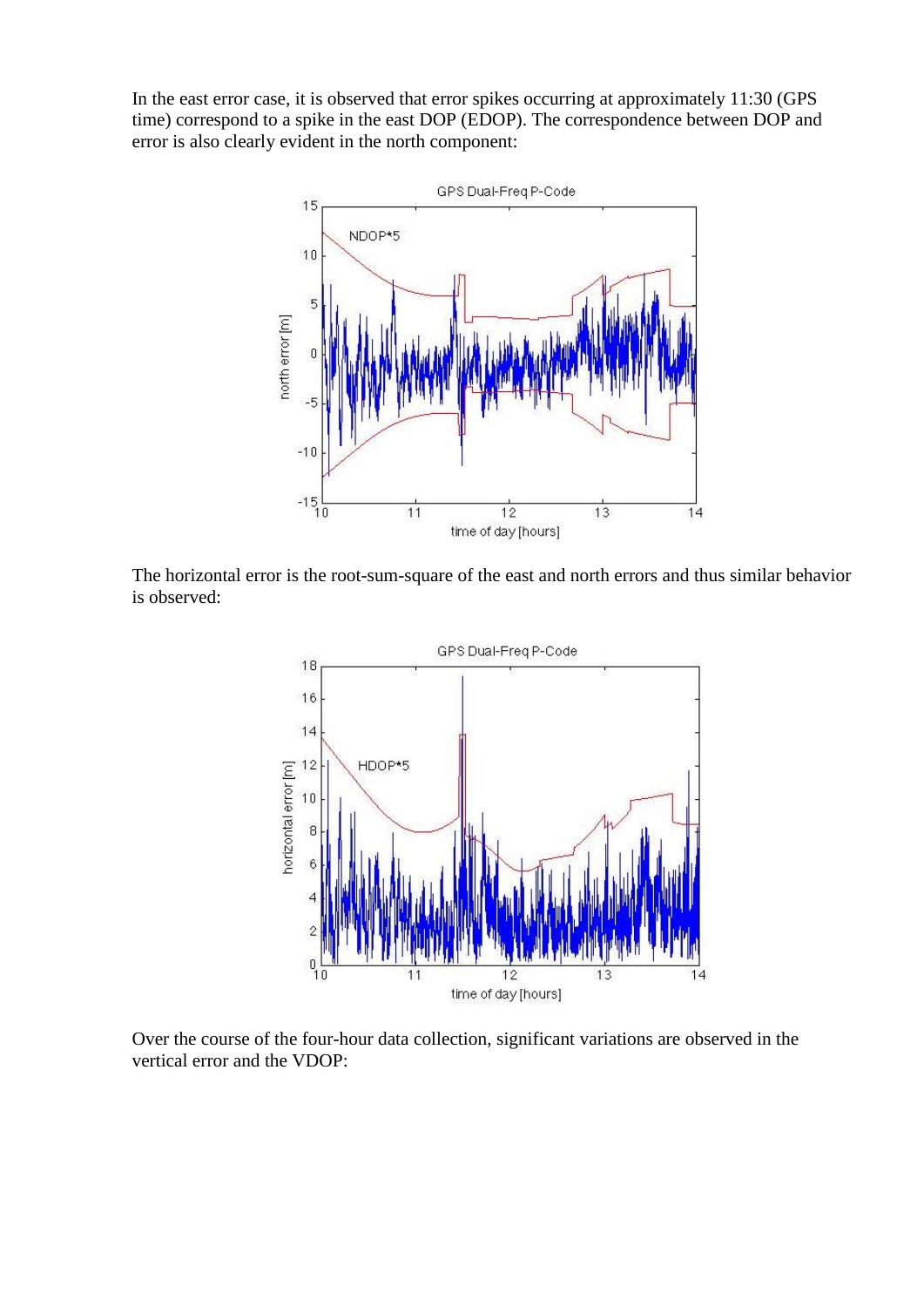

## **Receiver Autonomous Integrity Monitoring (RAIM) example**

The SatNav Toolbox provides functions that allow the user to compute the so-called "parity vector" which is a test statistic used for fault detection and isolation (FDI). In the world of satellite navigation, FDI is also known as receiver autonomous integrity monitoring (RAIM).

In the example shown here, data was obtained from a continuously operation reference station (CORS) located in Athens, Ohio. Stand-alone (i.e., non-differential) position solutions were calculated using the C/A-code pseudorange measurements. In order to demonstrate the effect of an abnormal error, a slow "ramp" error of 0.1 meter/second was generated and added to the pseudorange measurements of satellite PRN 28 (which was visible for the entire duration of the data collection).



Over the course of four hours, the induced error has a significant impact on the horizontal position error: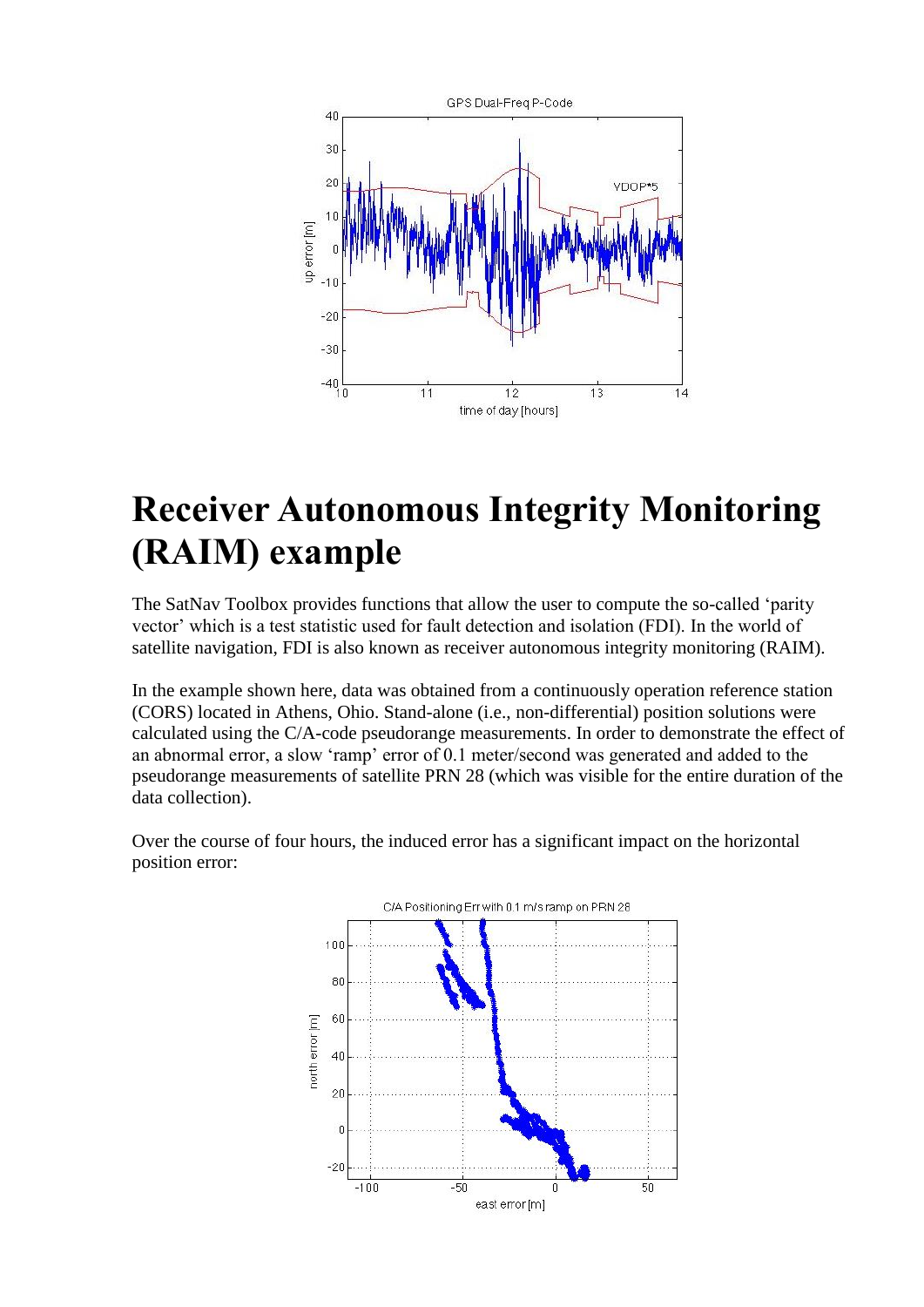Examination of the individual error components shows the errors to vary significantly as other satellites come into or drop out of the solution:



The sudden jumps in the error components are a clearly indication of a constellation change (or, more precisely, a change in the number of satellites used/available in the position solution). If the satellite geometry is favorable, however, the parity vector magnitude can be used as an indication of the position error:



Note that the parity magnitude can be computed in real time by the receiver whereas the actual error is generally unknown. It is known in this example only because the data was obtained from a reference receiver at a surveyed antenna location.